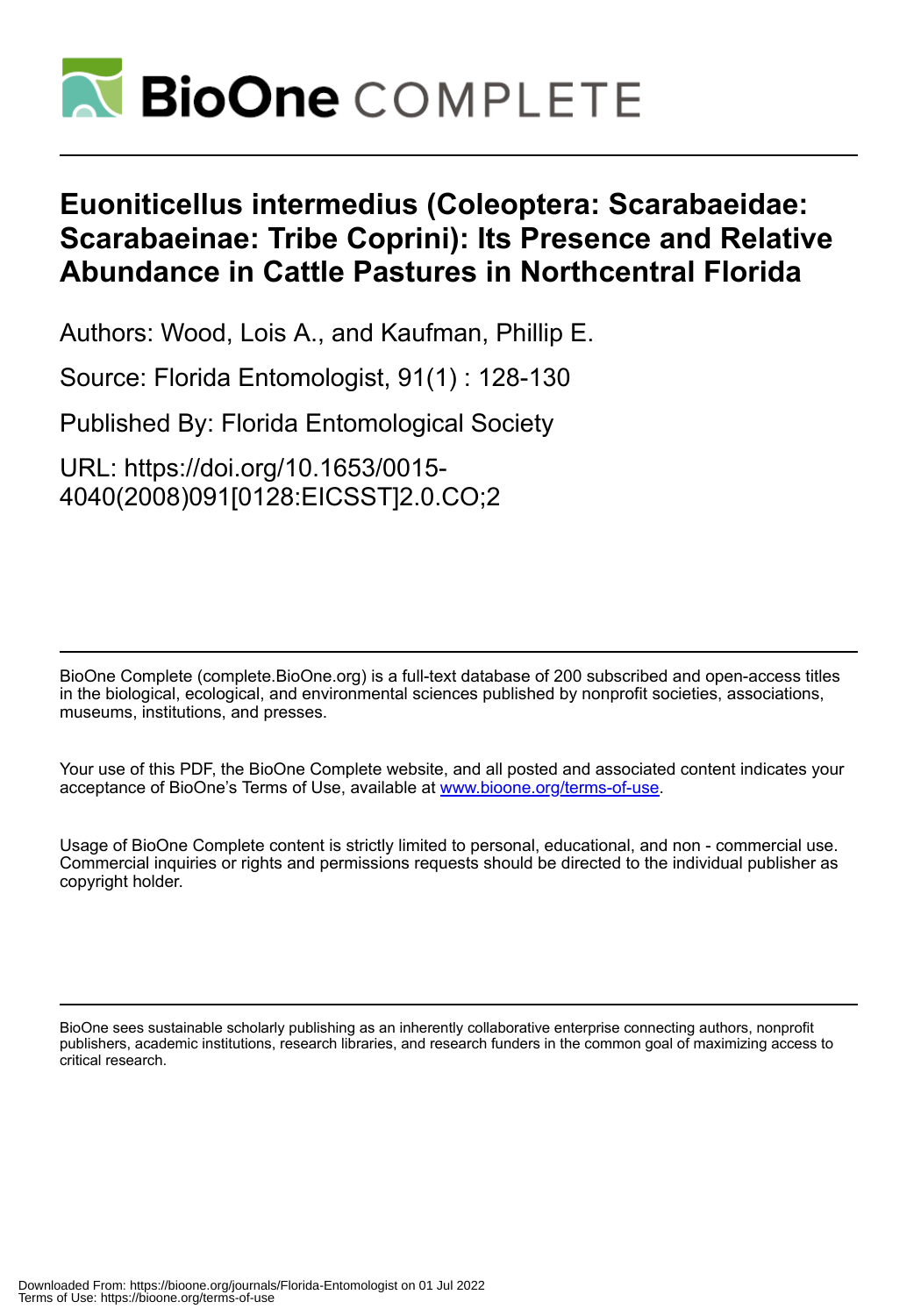## *EUONITICELLUS INTERMEDIUS* (COLEOPTERA: SCARABAEIDAE: SCARABAEINAE: TRIBE COPRINI): ITS PRESENCE AND RELATIVE ABUNDANCE IN CATTLE PASTURES IN NORTHCENTRAL FLORIDA

LOIS A. WOOD AND PHILLIP E. KAUFMAN Entomology and Nematology Department, University of Florida, Gainesville, FL 32611-0620 USA

Several species of dung beetles have been introduced into pasture habitats around the world to improve the efficiency at which manure is processed (Fincher 1986). Benefits of this tactic include reducing survival of dung-breeding pest flies and gastrointestinal parasites of livestock, returning nutrients to the soil, and physically moving manure off the fouled forage (Anderson et al. 1984).

Efforts to monitor populations and track the spread of introduced beetles have varied with species and localities. The Afro-Asian dung beetle, *Onthophagous gazella* F. (Family Scarabaeidae, Subfamily Scarabaeinae, Tribe Onthophagini) was introduced into several states (TX, CA, AR, GA, and MS) of the continental United States in the 1970s (Fincher 1981). Subsequent surveys recorded its presence and spread (Fincher et al. 1983; Hunter & Fincher 1985; Howden & Scholtz 1986; Fincher et al. 1986; Howden & Howden 2001). Currently, it is found in every state across the southern U.S. and up the east coast as far north as North Carolina. It also occurs throughout most of Mexico and into northern Guatemala (Rivera-Cervantes & Garcia-Real 1991; Montes de Oca & Halffter 1998; Bertone et al. 2005).

Another less-studied introduced dung beetle is the Afro-Tropical species, *Euoniticellus intermedius* (Reiche) (Family Scarabaeidae, Subfamily Scarabaeinae, Tribe Coprini) (Fig. 1). It was released in California, probably in 1978, in Texas in 1979, and in Georgia in 1984 (Fincher 1981, 1986; Montes de Oca & Halffter 1998). Its establishment in Texas and California was documented in the mid-1980s (Blume 1984; Fincher 1986), but further distribution patterns in the United States are not accurately known. Almquist (2001) reported new collection records of *E. intermedius* in northcentral Florida, based on a museum specimen collected in Suwannee County in 2001, and afterwards, collecting it himself at one site in Alachua County and collecting it again, with P. E. Skelley, at another site (same county). These collection data are included in the updated, electronic version of A Distributional Checklist of the Beetles of Florida (http://www.fsca-dpi.org/Coleoptera/Mike/intro44.htm), originally published in hardcopy form (Peck & Thomas 1998).

*Euoniticellus intermedius* was not released in Mexico, but its spread throughout that country is well-documented. The species was first recorded in north-central Mexico in 1992 and northwestern Mexico in 1994 (Montes de Oco & Halffter 1998). Those and subsequent surveys have recorded *E. intermedius* in 15 of Mexico's 32 states, from the northern border with the United States, to the southern border with Guatemala (Montes de Oca et al. 1994; Navarrete-Heredia 2001; Morales et al. 2004).

In Jun 2005, we initiated a 2-year survey to document the diversity and seasonal occurrence of dung beetles in pastures at 3 study sites around Gainesville, Florida, using the baited pitfall trap method described in Bertone et al. (2005). The bait for each site was prepared by collecting fresh cow dung from that site, measuring 55-ml portions, and setting each portion on a 21-cm2 paper towel which was then stapled into a pouch. These were frozen (-20°C) until needed. When deployed, the dung pouches were clipped to a hardware cloth platform, which positioned the bait over a 9 cm diameter funnel that sat at ground level and extended into a 9 cm diameter PVC canister with a screened bottom. The entire trap assembly was positioned into a semi-permanently installed 35 cm length of 10.6-cm diameter PVC pipe. Baited traps were placed at field sites at least every 3 weeks. Traps were recovered from field sites following a 24-h bait exposure and captured beetles were returned to the laboratory for identification and enumeration. Ten traps were placed along pasture fence lines at each of 3 sites (30 total traps). Traps were at least 20 m apart. Beetles were identified with the keys of Woodruff (1973). Species verification was performed by Michael C. Thomas and Paul E. Skelley of the Florida Department of Agriculture and Consumer Services, Bureau of Entomology.

In this note we report numbers of *E. intermedius* collected at our 3 cattle pasture sites from Jun 2005 through Jun 2007, a period of 25 months. The relative abundance of *E. intermedius* is described for the 6-month interval for which we have 2 seasons of data (Aug through Jan). This interval was chosen because it encompasses the months during which *E. intermedius* was most abundant.

Site 1, first sampled on Jul 21, 2005, is the University of Florida's Santa Fe River Ranch, located in northern Alachua County, which pastures beef cattle. During the first year of the survey (Jul 2005 through Jun 2006), peak collections occurred in Oct, with a total of 213 *E. intermedius* collected from Sep 2005 through May 2006. Ten out of 15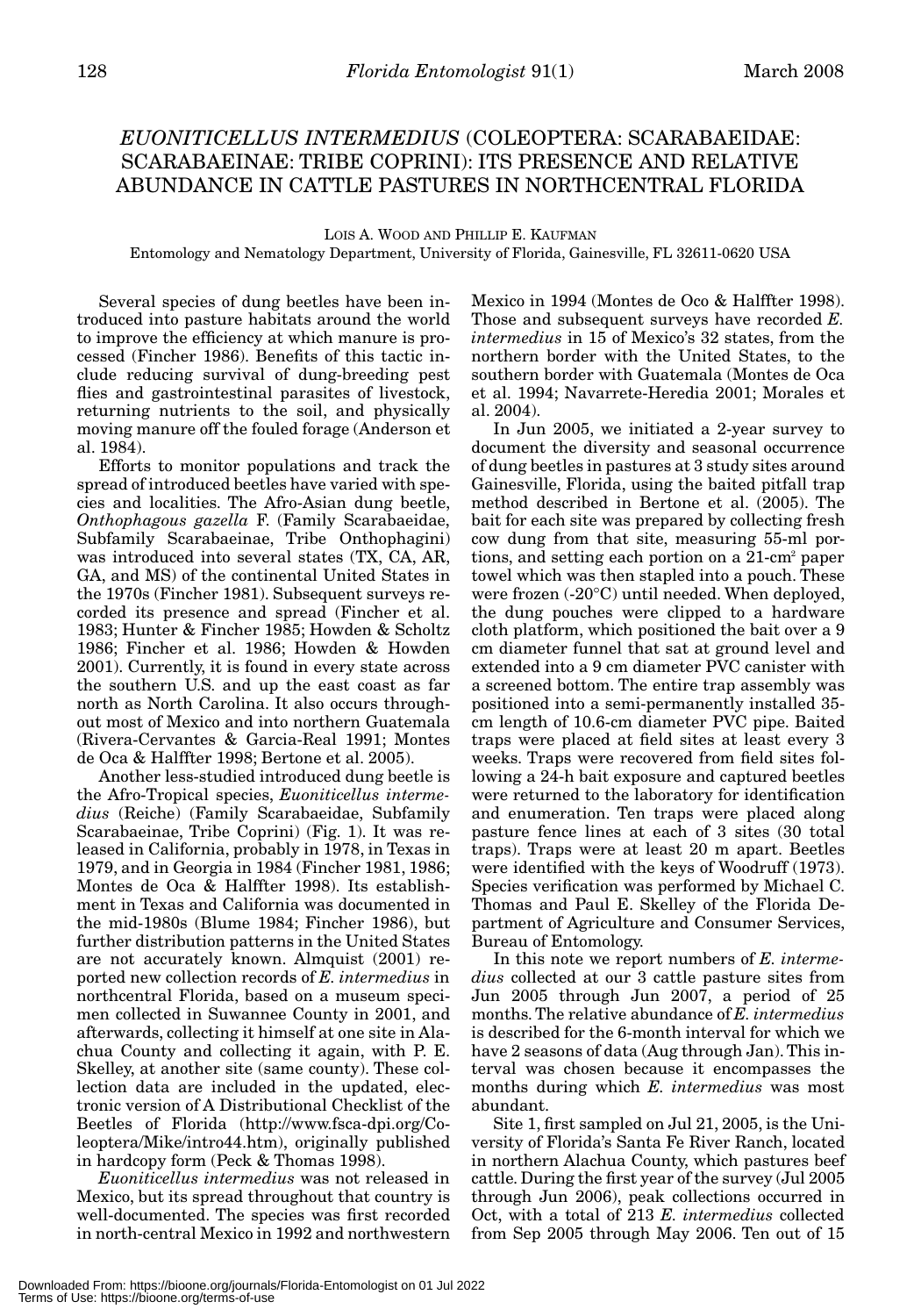

Fig. 1. Male (a, b) and female (c, d) *Euoniticellus intermedius* (Reiche) collected in northcentral Florida, 2005. Image by L. Buss, editing by J. Medley, University of Florida.

sampling dates (between Aug 2005 and Jan 2006) yielded *E. intermedius*. Of those 100 pitfall trap placements, 45 traps caught a total of 200 individuals. This number comprised 7.6% of the total Scarabaeidae captured in that specific 6-month interval. During the second year, 586 *E. intermedius* were collected from Jul 2006 through Jun 2007, with a peak in late Oct 2006. Nine out of 10 sampling dates between Aug 2006 and Jan 2007 yielded *E. intermedius*. Of those 90 pitfall traps, 40 caught a total of 549 individuals. This was considerably more than in the previous year's 6 month interval (200) and also comprised a greater percentage (16.9%) of the total Scarabaeidae captured during that comparative interval.

Site 2 was first sampled on July 19, 2005, and is a privately-owned dairy in eastern Gilchrist County. During the first year, a total of 19 *E. intermedius* were captured between Sep and Nov 2005. This comprised 2.3% of the total Scarabaeidae trapped from Aug 2005 to Jan 2006. Eight out of the 15 sampling dates (80 traps) yielded 11 *E. intermedius*. The highest number of *E. intermedius* collected (9) was in mid-Oct. During the second year, 31 individuals were captured between Aug and Dec 2006, peaking in early Oct, and again comprised 2.3% of the total beetles caught between Aug 2006 and Jan 2007. This represented 10 sampling dates of which 6 yielded beetles. Of the 60 pitfall traps placed, only 13 yielded *E. intermedius*. A total of 10 beetles were captured from Mar through Jun 2007.

A privately-owned beef cattle ranch in southern Alachua County served as Site 3 and was first sampled on Jun 17, 2005. *Euoniticellus intermedius* was not collected at this site during the first year, and only 3 individuals were collected during the second year, all in Dec 2006. This constituted 1.9% of the total number of Scarabaeidae caught between Aug 2006 and Jan 2007.